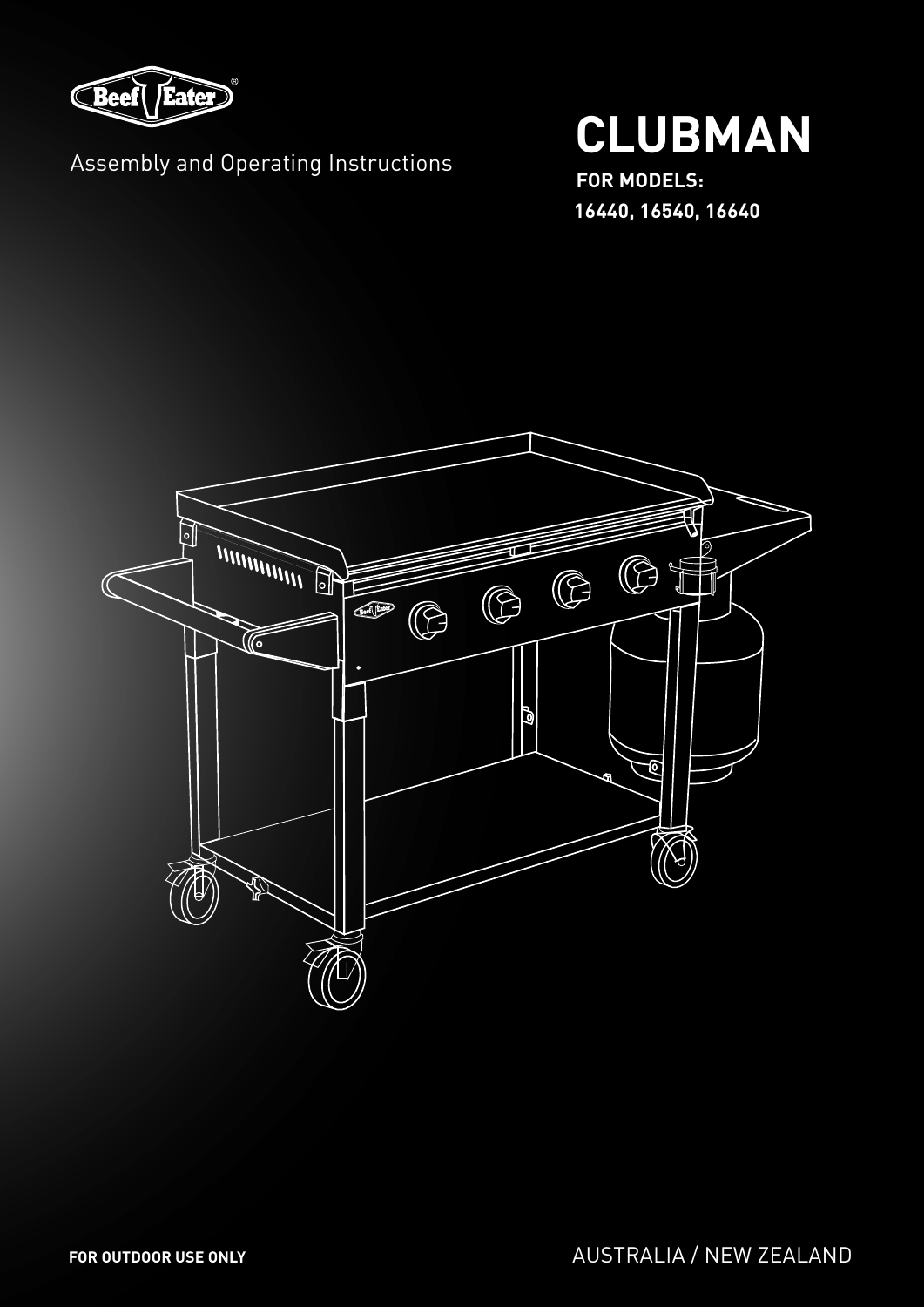Dear customer,

Congratulations and thank you for choosing our barbecue. We are sure you will find it a pleasure to use. Before you use the barbecue, we recommend that you read through the relevant sections of this manual, which provide a description of your appliance and its functions.

To avoid the risks that are always present when you use an appliance, it is important that the appliance is installed correctly and that you read the safety instructions carefully to avoid misuse and hazards.

We recommend that you keep this instruction booklet for future reference and pass it on to any future owners.

After unpacking the appliance, please check it is not damaged. If in doubt, do not use the appliance but contact your local customer care centre.

This appliance complies with requirements of Australian Standards AS4557.

#### Conditions of use

These important notes apply to your appliance, failure to adhere to these conditions of use may affect your ability to make a claim under the manufacture's warranty.

- This appliance must be serviced only by a qualified licenced person.
- This product is intended for personal, domestic or household use only, not commercial use.
- This product is intended for outdoor use only.
- This product must be installed, operated and maintained as per the instructions.
- Ventilation holes in the unit must not be obscured by the installation.

#### Please ensure you read the instruction manual fully before you call for service, or a full service fee could be applicable.

Record model and serial number here:

Model number: ...............................................................................

Serial number:................................................................................

PNC:................................................................................................

Please read the user manual carefully and store in a handy place for later reference.

The symbols you will see in this booklet have these meanings:



This symbol indicates information concerning your personal safety.

## **CAUTION**

This symbol indicates information on how to avoid damaging the appliance.



of the appliance.

This symbol indicates tips and information about use



#### **ENVIRONMENT**

This symbol indicates tips and information about economical and ecological use of the appliance.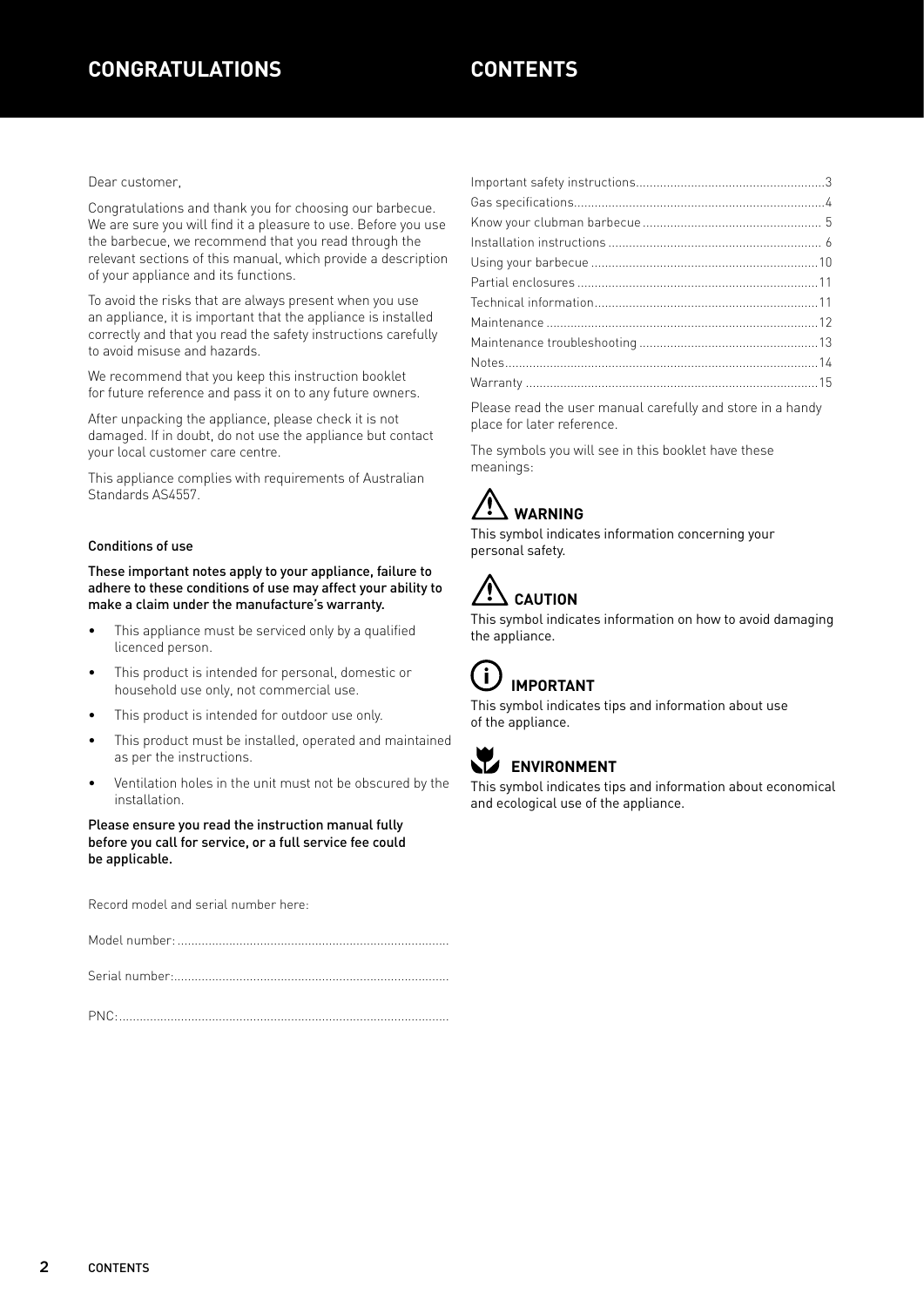

Please read the user manual carefully and store in a handy place for later reference.

#### $\mathbf{i}$ **IMPORTANT**

#### Important – check for any damages or marks

If you find the barbecue is damaged or marked, you must report it within 7 days if you wish to claim for damage/marks under the manufacturer's warranty. This does not affect your statutory rights.

#### **ENVIRONMENT**

#### Information on disposal for users

- Most of the packing materials are recyclable. Please dispose of those materials through your local recycling depot or by placing them in appropriate collection containers.
- If you wish to discard this product, please contact your local authorities and ask for the correct method of disposal.

### **WARNING** WARNING

This appliance must be serviced only by a qualified licensed person.

Improper installation, adjustment, alteration or maintenance can cause injury or property damage and may affect your ability to claim under the manufacturer's warranty.

Please contact your nearest BeefEater Service Department for additional information or assistance for an approved installer.

#### Note to the installer

This manual must remain with the owner for future reference.

### **WARNING** WARNING

- Do not lean over barbecue when lighting.
- Do not leave the barbecue unattended when alight.
- Do not delay lighting once the gas has been turned on.
- Do not store or use aerosol cans in the vicinity of the barbecue.
- Do not store flammable liquids in the vicinity of the barbecue.
- Do not use caustic or abrasive based cleaners on the barbecue.
- Do not attempt to dismantle or adjust the control valves.
- Do not attempt to dismantle or adjust the regulator.
- Do not test for leaks with a naked flame.
- Do not modify the construction of this appliance or modify the injector orifice size.
- Do not obstruct any ventilation of the barbecue.
- Do not allow children to operate or play near the barbecue.

Failure to adhere to the above warnings may cause injury or property damage and affect your ability to make a claim under the manafacturer's warranty.



This appliance is set up for Universal LPG and is labelled accordingly. A natural gas conversion kit is available if required. Conversion of this unit to natural gas must be carried out by a qualified licensed person and a Certificate of Compliance must be issued to the owner at the completion of the installation and conversion.

Australia only: (applies to all gas types) : Where a mobile appliance is to be connected to a fixed gas supply via a flexible hose connection, a retraining tether of adequate strength shall be fixed to the appliance and be suitable to be fixed to the wall within 50mm of each connection point. The length of the tether shall not exceed 80% of the length of the hose assembly. In this way, if the barbecue is accidentally moved, the chain stops the barbecue from stretching the hose.

The barbecue appliance must be isolated from the gas supply piping system by closing its manual shutoff valve during any pressure testing of the gas supply piping system.

#### $\mathbf{i}$ **IMPORTANT**

BeefEater barbecues are approved for OUTDOOR USE ONLY and must not be used in a building, garage or any other enclosed area.

- BeefEater barbecues must not be used inside recreational vehicles or boats.
- Read instructions thoroughly before operating this barbecue.
- Save this manual for future reference.
- Always use the barbecue on a flat, level surface.
- Some foods produce flammable fats and juices. Regular cleaning is essential.
- Attend an operating barbecue at all times. Damage caused by fat & grease fires is not covered by warranty.
- When not in use keep barbecue dry and covered.

### **WARNING** WARNING

If you smell gas

- 1. Shut off gas to the appliance.
- 2. Extinguish any open flame.
- 3. Open hood.
- 4. If odour continues, immediately call your gas supplier or your fire department.

#### For your safety

- 1. Do not store or use gasoline or other flammable vapours or liquids in the vicinity of this or any other appliance.
- 2. An LPG cylinder not connected for use shall not be stored in the vicinity of this or any other appliance.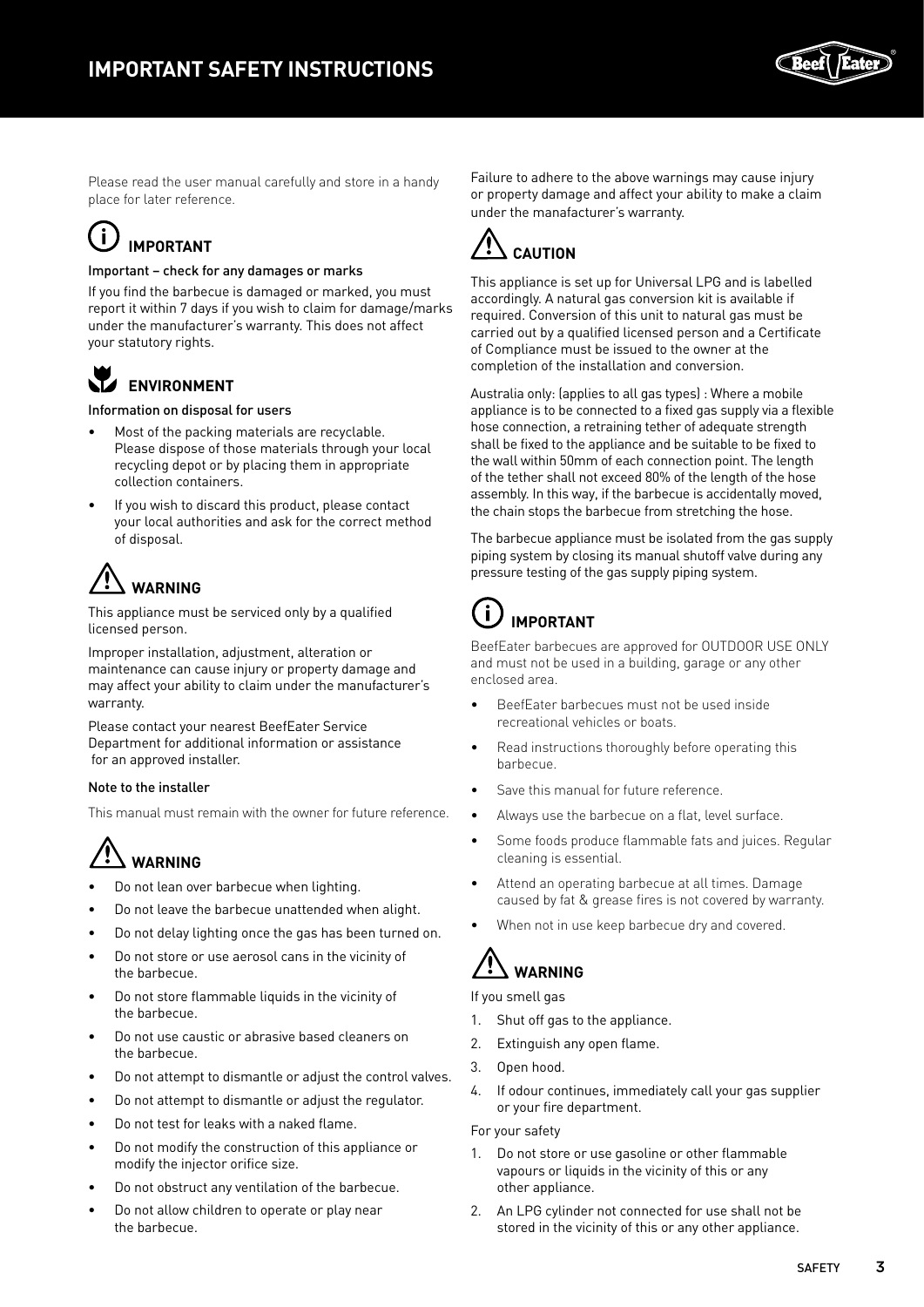### **WARNING** WARNING

- Gas cylinders must be stored outdoors, out of reach of children and must not be stored in a building, garage or any other enclosed area.
- This appliance is designed to be used with a gas cylinder not exceeding 9KG (20lbs) capacity.
- The Gas cylinder must be constructed and marked in accordance with specifications for LP Gas Cylinders.
- The gas cylinder supply valve must be turned off when the appliance is not in use.
- The gas cylinder used must incorporate a safety collar to protect the valve assembly.
- The gas cylinder must always be kept and used in the upright position.
- Gas cylinder must be positioned on the dedicated cylinder hook when in use.

#### $\mathbf i$ **IMPORTANT**

When disconnecting and removing the gas cylinder for the purpose of refilling, always observe the following procedure:

- Ensure that all gas control valves on the appliance and the gas cylinder are turned off before disconnecting the gas line from the cylinder.
- Do not smoke or use a naked flame near the appliance or gas cylinder while disconnecting the gas line between the appliance and gas cylinder.
- Remove the gas cylinder from the enclosure before disconnecting the gas line from the appliance.
- Tighten all connections before placing the gas cylinder back in its enclosure.

The Gas Leak Testing Procedure should be conducted every time the gas cylinder is refilled and reconnected to the appliance – before using the appliance.

#### **Regulator Connection**

- 1. Check that all control knobs are in the 'Off' position.
- 2. Make sure the cylinder valve is off by turning the valve knob all the way clockwise.
- 3. Remove the protective cap from the cylinder if present.
- 4. Make connection as described in figures 1 and 2.
- 5. Leak-test the connection with a soapy water solution. (See Gas Leak Testing Procedure). Hose and regulator replacement must be a genuine part specified for this appliance and is obtainable from your nearest BeefEater stockist.

#### FIG 1

#### **Standard POL regulator** (AU/NZ regulator)



#### FIG 2

#### **Quick connect regulator** (North America regulator)



#### **Gas Leak Test Procedure**

Use the following procedure to check for gas leaks. Never use a naked flame to check for gas leaks.

- 1. In a small container, mix up a solution of water and detergent or soap. Mix the solution well.
- 2. Make sure that the gas supply valve on the gas cylinder is turned on.
- 3. Make sure that the gas control valves on the appliance are all turned off.
- 4. Using a brush or spray bottle apply the solution to the gas line and each join in the gas line. See Fig 3.
- 5. Bubbling of the solution will indicate that there is a leak present.
- 6. Re-tighten or re-seal any joints that are leaking.
- 7. If a leak persists then contact your distributor or the manufacturer for assistance.
- FIG 3

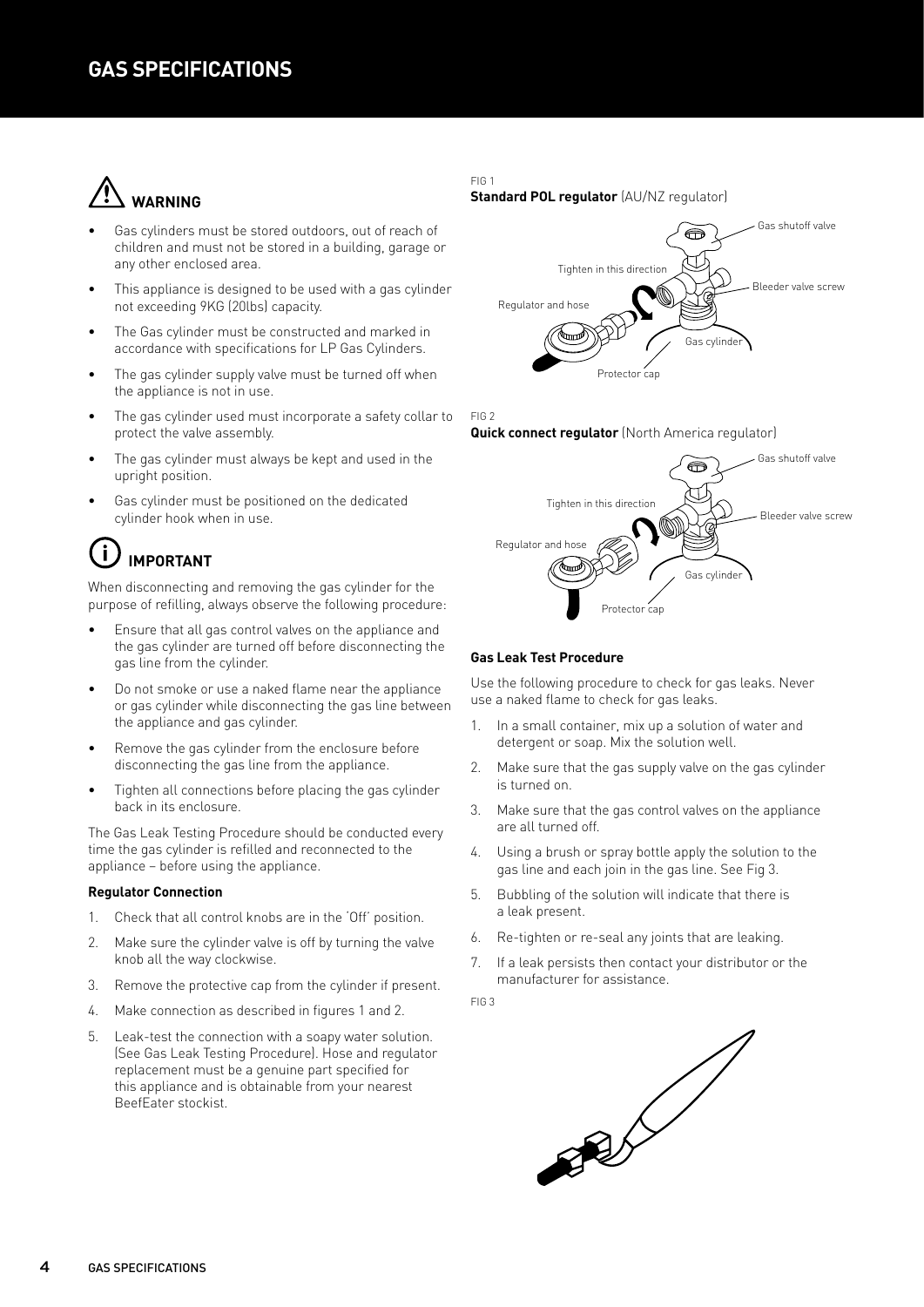

- RH Side wheels Frame
- Folding shelves
- LH Side Wheels Frame
- Thumb screws
- Cooking Plate
- Operating Knobs
- Handle
- Bottom Shelf or Cross Brace
- Fat Collecting Cup
- Cylinder Hook (under RH shelf)

CBeef( *Ea*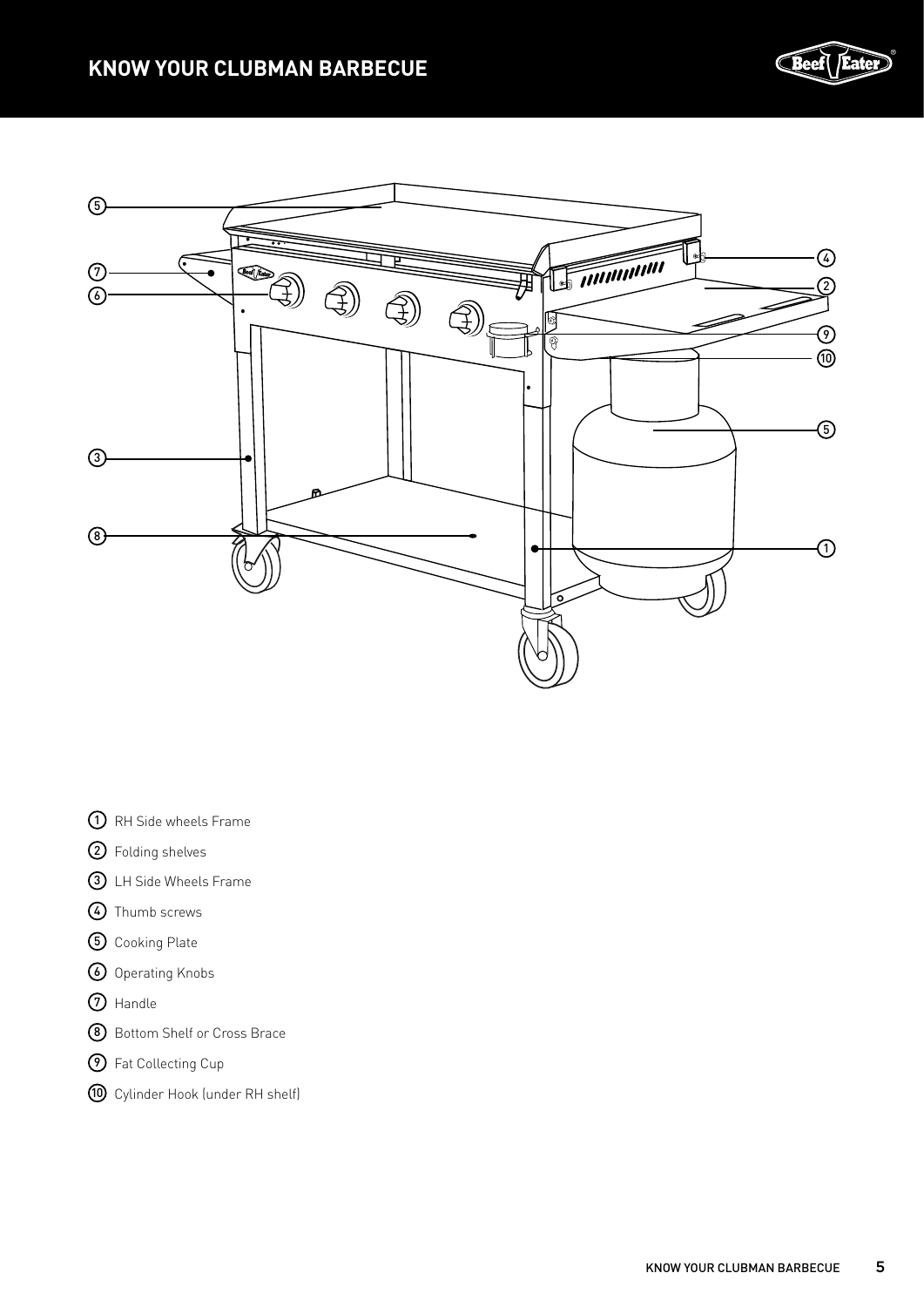### **INSTALLATION INSTRUCTIONS**

The legs are folded on the underside of the BBQ. To unfold:

1. Place the BBQ upside down, and release legs by unscrewing the 2 Hand Screws.



2. Pull both Wheels Frames to a vertical position. Place the bottom shelf (or cross-brace) in between the horizontal members, and tighten with a hand-screw on each side.

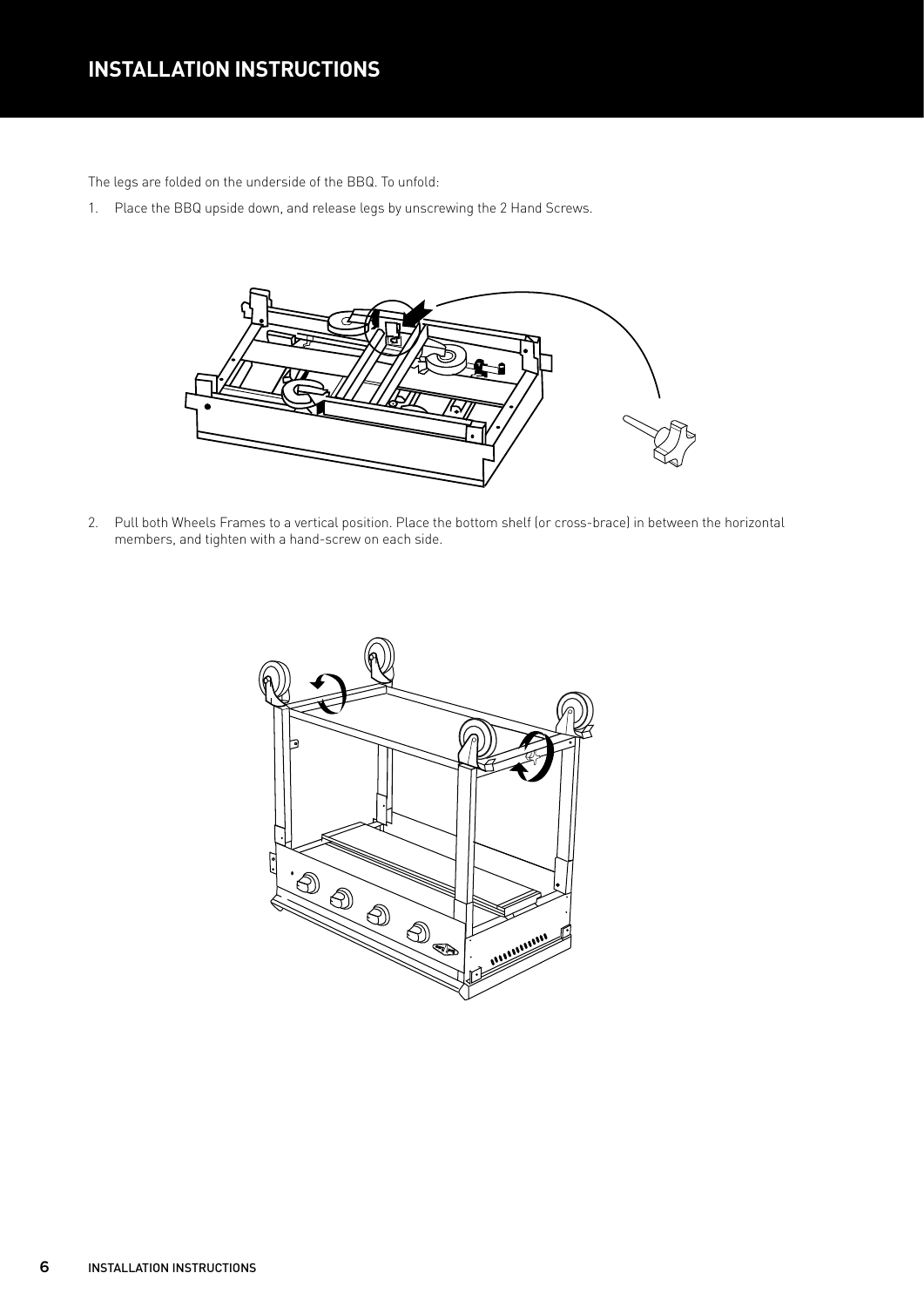

3. Turn back the right way, and install the fat collecting cup holder. Place cup inside.



4. Install the shelf on the right hand side:

The shelf should be installed such that the bottom screw in each bracket will go through the hole in the shelf. The top remain free, so the shelf can be folded.

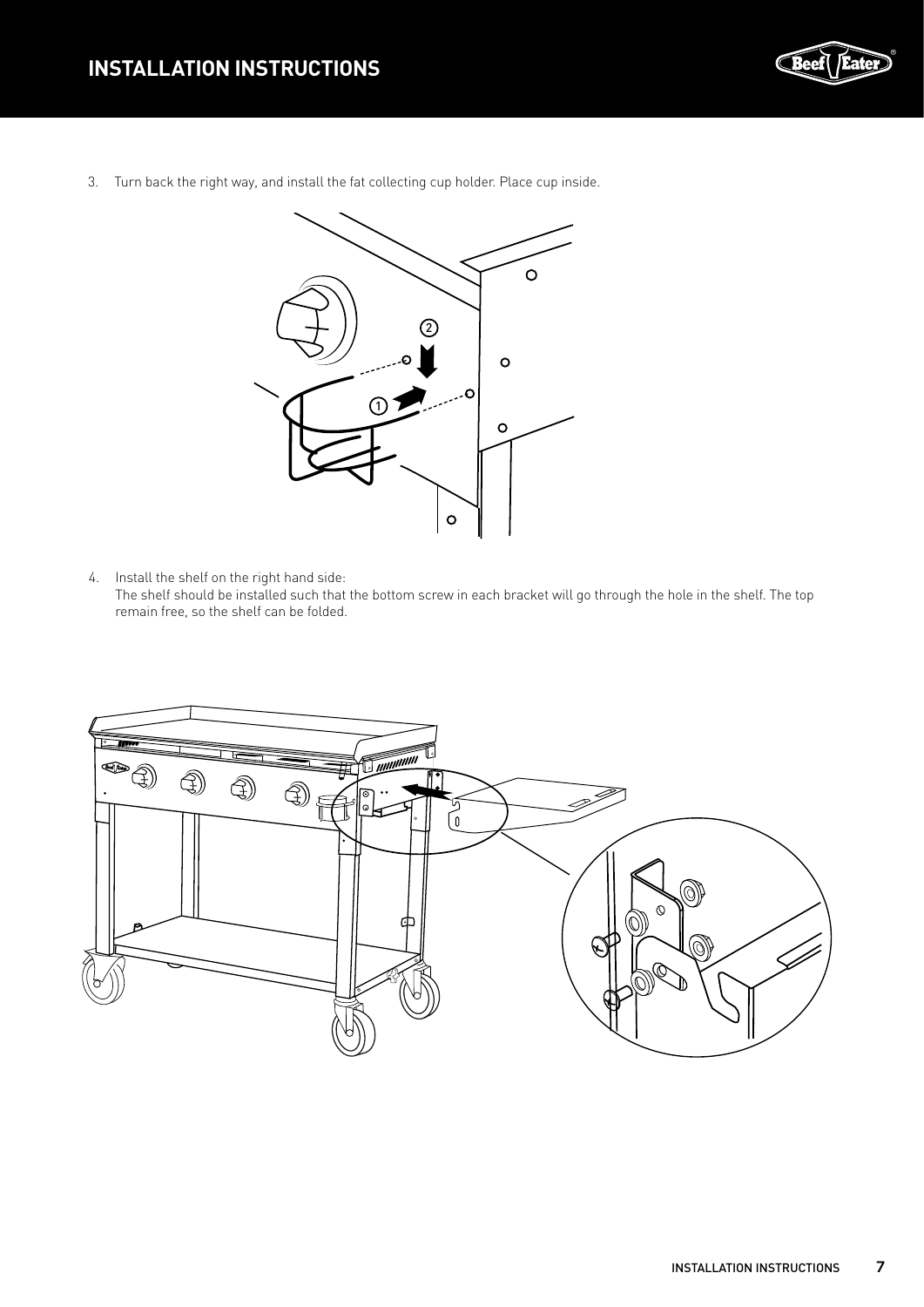5. Install cylinder hook over the 2 studs under the right-hand side shelf.



6. Fit the handle on left hand side:



a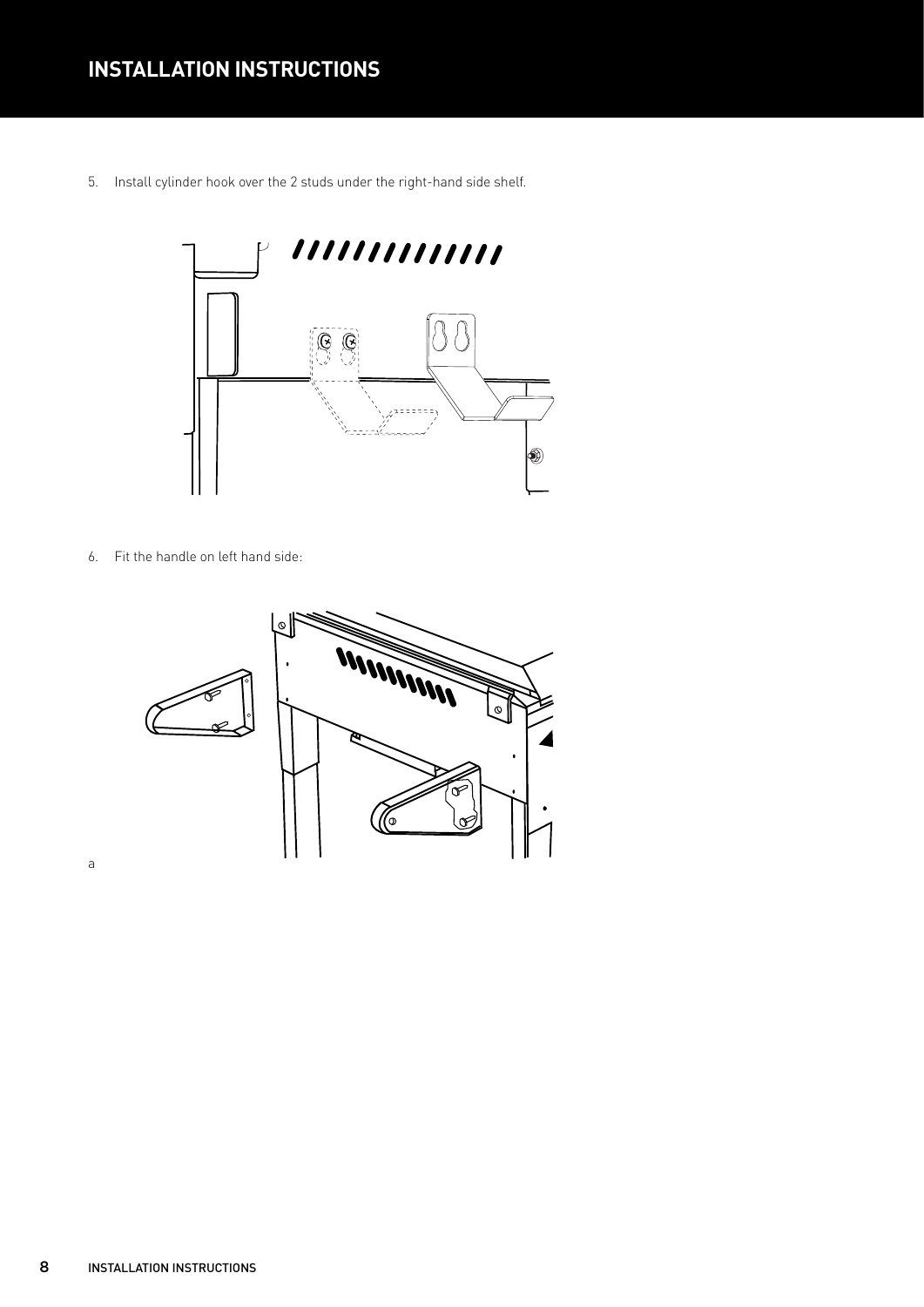



- 1. Assemble the black spacers to the ends of the handle tube.
- 2. Insert the assembled tube in between the brackets.
- 3. Insert threaded rod through brackets and handle, and tighten with a nut on each side.

The Cooking Plate of this BBQ is designed so it can be removed for easier transportation of the appliance.

To remove the plate, you must undo the 5 thumb screws holding it to the body. Two at each side, and one at rear.

place and fastened tightly. Note: when operating the BBQ, it must be ensured that all 5 Thumbscrews holding the plate are in



#### **Connect the Regulator to the gas Cylinder**

### WARNING

Verify 'Gas Type' label & data plate attached to side of barbecue is correct for the gas you are about to connect to.

The hose and regulator is connected to the BBQ and leak tested at factory, you will only need to connect to the cylinder, as explained on page 4.

- 1. Make sure burner valves are in the 'Off' position.
- 2. Screw regulator side to the cylinder, and hand-tighten.

### **CAUTION**

Note: if moving the BBQ from one place to another, never drag the cylinder behind. Disconnect the cylinder first, move, and re-connect once reached the new location.



Note: For storage and cylinder exchange, disconnect hose at the cylinder only, do not disconnect hose from the appliance.

#### **Once finished using the barbecue**

- 1. Disassembly operation must be done after the barbecue has totally cooled off.
- 2. Be careful when removing fat collecting cup, because the grease in the cup may take longer to cool down.
- 3. When transporting the barbecue, make sure that all parts are locked firmly to place.

### **WARNING**

Note: for 16440 and 16540 barbecues, the plate is made of Mild Steel, and coated with non-toxic paint to protect it from rusting. With use, the coating may come off, and while posing no hazard, it is recommended to keep the plate lightly oiled while not in use, and keep the barbecue covered, to prevent corrosion of the plate.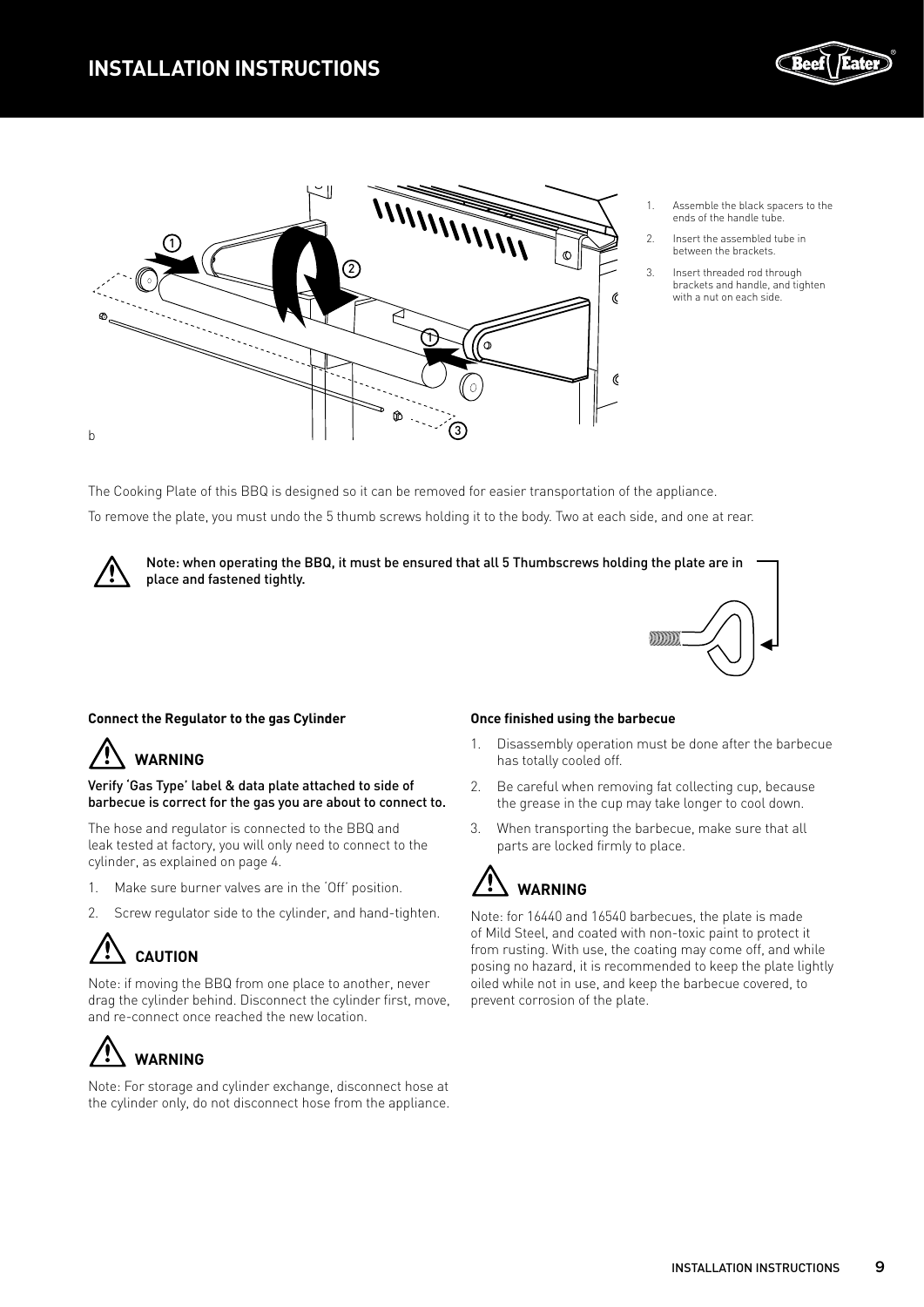#### **Ignition:**

Model 16440 (Stainless Steel) does not require a battery and has a QuartzStart ignition system built into every valve.

For 16540 and 16640 models, A battery must be inserted into the ignition module in order for it to work.

Unscrew the top of the ignition button (holding onto the knurled, rigid part), and insert 1 x AA battery, such that the positive (+) side is towards you. Replace cup.

#### **Preparing the Plate:**

To protect the steel cooking surface during transport and prior to purchase, a non-permanent and non-toxic coating is applied. This coating will wear off in time with use. To help preserve the cooking surfaces and to minimise corrosion and sticking, cooking plate is best seasoned before use.

Wash the plate thoroughly with mild dishwashing liquid and dry immediately. Do not allow to drain-dry. Coat top surface with a generous layer of solid vegetable oil. Do not use salted fats such as butter or margarine.

With barbecue plate placed in the correct position, light the burners according to this instruction manual. Turn the burners on to the High setting until a medium heat is attained. After about 10 minutes turn all burners Off and allow the unit to cool completely. Coat again with vegetable oil. The cooking plate is now seasoned and ready to use. The cooking surface should be frequently seasoned as above to prevent corrosion. If rust does occur, clean with a wire brush and repeat the seasoning process. In a marine environment more frequent seasoning may be required.

#### **To Turn Off a Burner**

Push in and hold the control knob while turning in a clockwise direction until the 'Off' position is reached. Failure to follow these shutdown/turnoff procedures exactly could lead to a hazardous situation.

#### **Cooking Method**

Commonly used for traditional barbecuing:

Place food over the lit plate section. Observe cooking process and turn food over as required to achieve uniform cooking.

The direct cooking method is recommended for steaks, chops, sausages, and hamburgers, as well as vegetables.

#### **To Operate**

- A. The appliance is placed on a flat, level, non-combustible surface.
- B. Ensure the regulator is connected to the LPG cylinder (See Regulator Connection page 4.), and the hose is not subject to any twisting.
- C. Verify all joints are spanner tight and check for leaks after turning on gas supply. See correct procedure on page 4.
- D. Ensure all knobs are in the 'Off' position.
- E. Ensure cooking plate is in place, and secured with all Thumb screws.
- F. Open Gas Cylinder valve.
- G. Light each burner by following this procedure (16540, 16640):
	- Read all instructions before lighting.
	- Before lighting ensure plate is secured.
	- Push in and turn Left-Hand-Side knob counter clockwise to 'High', while pressing the Ignition button (a 'Clicking' sound will be heard).
	- If ignition does not occur, return to 'Off' and repeat after 5 minutes.
- H. Once the left-hand-side burner is alight, light each successive burner from left to right. or
- I. Light each burner by following this procedure (16440):
	- Read all instructions before lighting.
	- Before lighting ensure plate is secured.
	- Push in and turn any knob counter-clockwise towards 'High'.
	- If ignition does not occur, return to 'Off' and repeat after 5 minutes.
- J. Check for a clear blue flame with just a tip of yellow.

### **WARNING**

Excess yellow tipping means the combustion is not right, if that is observed, turn the barbecue burners off, and refer to troubleshooting at the end of this manual.

#### **Controlling the Burners**

The control knob can now be turned to the desired heat setting, Low, Medium or High. The control knob does not need to be pushed in while selecting the heat setting.

#### **After Use**

It is a good idea to leave the barbecue 'On' for about 10 minutes after you have finished cooking. This helps to burn away any excess food residues and oil, and makes cleaning easier.

- Be sure to turn off all control knobs and the gas supply.
- Allow the barbecue to cool.
- Clean the fat collecting cup and cooking surfaces. Clean any food spills from the side shelves, if they are installed.
- The gas cylinder supply valve must be turned off when the appliance is not in use.

#### **Storing Your Barbecue**

When storing barbecue for extended periods, be certain all controls and cylinder valves are turned off. If storing the barbecue indoors remove gas cylinder and store the cylinder in a ventilated area outdoors. Gas cylinders must be stored outdoors, out of reach of children and must not be stored in a building, garage or any other enclosed area.

The barbecue should be covered when not in use. Eg with a polyester or vinyl barbecue cover.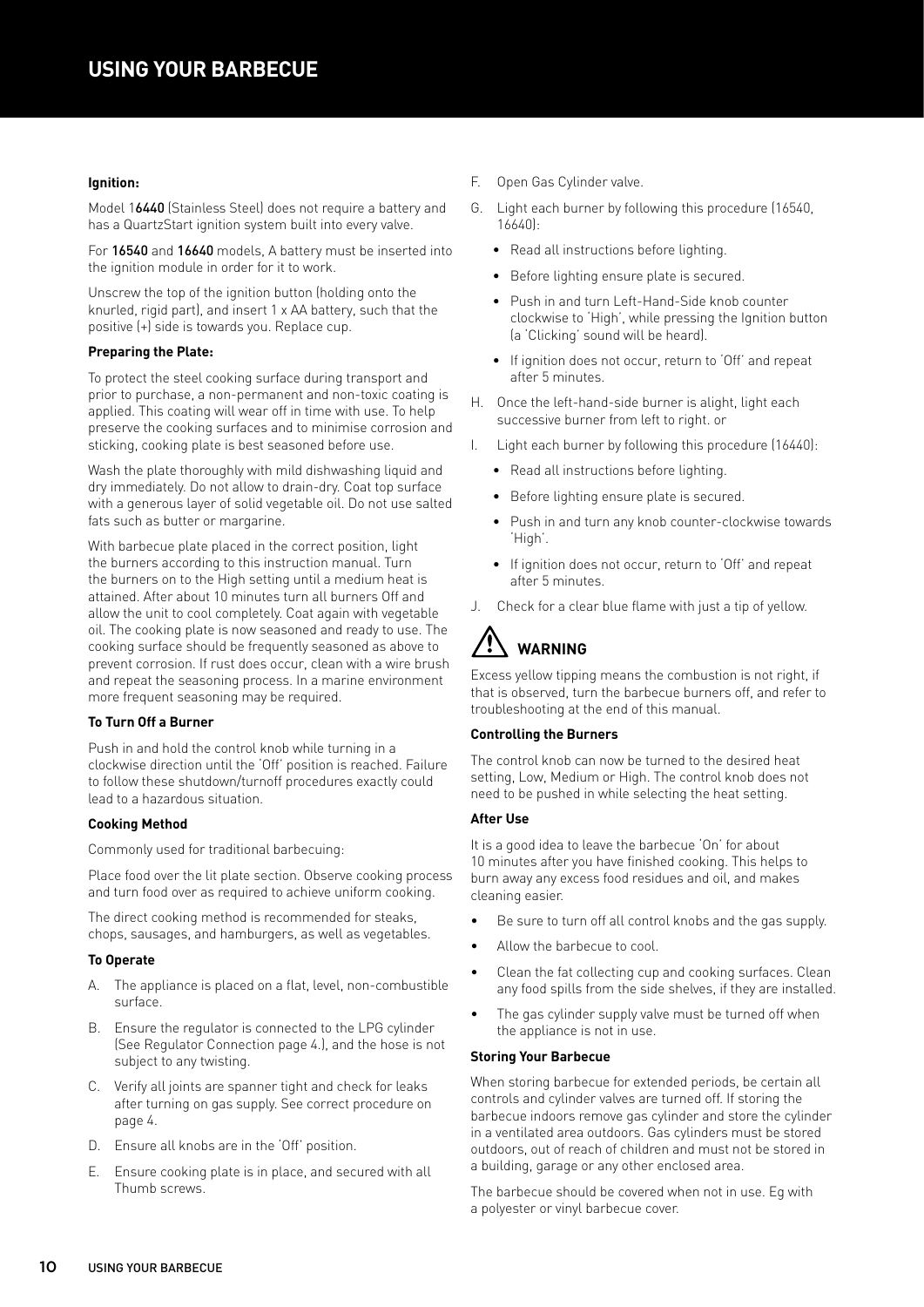

This appliance shall only be operated in an above ground, open air situation with natural ventilation, without stagnant areas, where gas leakage and products of combustion are rapidly dispersed by wind and natural convection. Failure to adhere to these installation instructions may cause injury or property damage and affect your ability to make a claim under the manufacturer's warranty. Any enclosure in which the appliance is used shall comply with one of the following:



Within a partial enclosure that includes an overhead cover and no more than two walls.



Any enclosure with walls on all sides, but at least one permanent opening at ground level, and no overhead cover.



Within a partial enclosure that includes an overhead cover and more than two walls, the following shall apply:

- At least 25% of the total wall area is completely open; and
- At least 30% of the remaining wall area is open and unrestricted.

In the case of balconies, at least 20% of the total of the side, back and front wall areas shall be and remain open and unrestricted.



Note: Do not modify this appliance. Any deviation from factory settings could result in a safety hazard.

Barbecue manifold inlet thread is 3/8 SAE male flare fitting. Operation Gas Pressure: LPG – 2.75 Kpa; NG – 1.0 Kpa Energy Input: 18Mj per Burner.

Gas Nozzle orifice size: LPG – Ø1.2mm; NG – Ø1.95mm

| <b>APPLIANCE</b>                                 | <b>LENGTH</b> | <b>HEIGHT</b> | <b>DEPTH</b> | <b>WEIGHT</b> |
|--------------------------------------------------|---------------|---------------|--------------|---------------|
|                                                  | [MM]          | [MM]          | [MM]         | [KG]          |
| 4 Burner<br>ClubMan<br>16440.<br>16540.<br>16640 | 920           | 830           | 520          | 67            |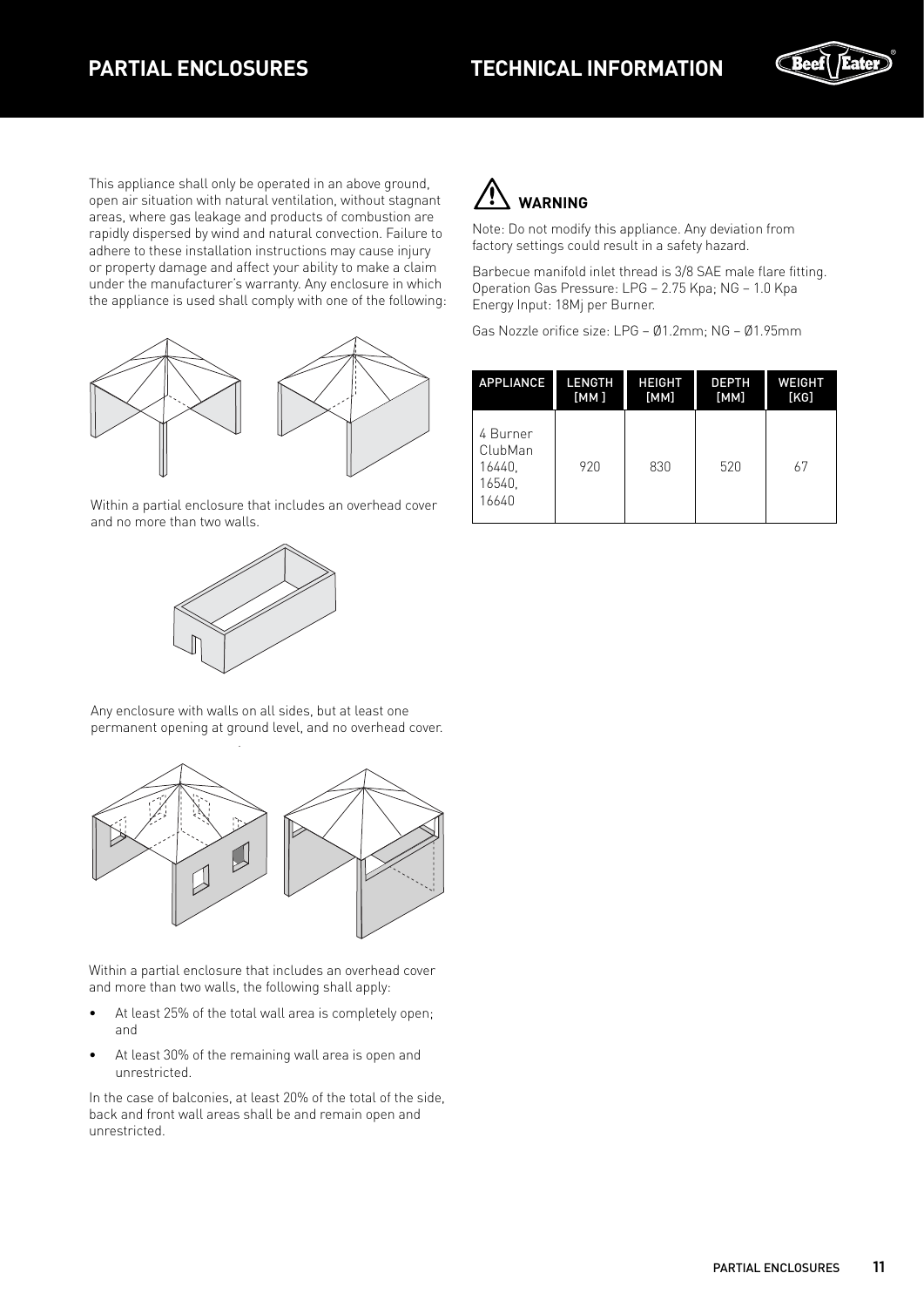### **MAINTENANCE**

- 1. Use only soft cloth or sponge to clean the surfaces of barbecue and then carefully dry.
- 2. Avoid leaving acidic or alkaline substances on the plate. It may cause discolouration and corrosion.
- 3. Keep the igniters probes clean. Wipe away any apparent water or dirt.
- 4. Clean the unit after each use to maintain the appearance and prolong the appliance's life. Do not use corrosive materials or harsh detergents to clean the BBQ.

| <b>SERVICE AND MAINTENANCE</b>                                | <b>EACH USE</b> | <b>6 MONTHLY</b> | <b>EVERY 2 YEARS</b> |
|---------------------------------------------------------------|-----------------|------------------|----------------------|
| Check gas supply hose(s) for cracks and leaks                 |                 |                  |                      |
| Check gas regulator for leaks                                 |                 |                  |                      |
| Check that all gas fittings are tight                         |                 |                  |                      |
| Inspect and clean ignition module and probe                   |                 |                  |                      |
| Inspect and clean barbecue burners                            |                 |                  |                      |
| Inspect and clean gas injectors                               |                 |                  |                      |
| Check gas control valve on cylinder                           |                 |                  |                      |
| Inspect gas control valves                                    |                 |                  |                      |
| Inspect and proof all internal structure barbecue and trolley |                 |                  |                      |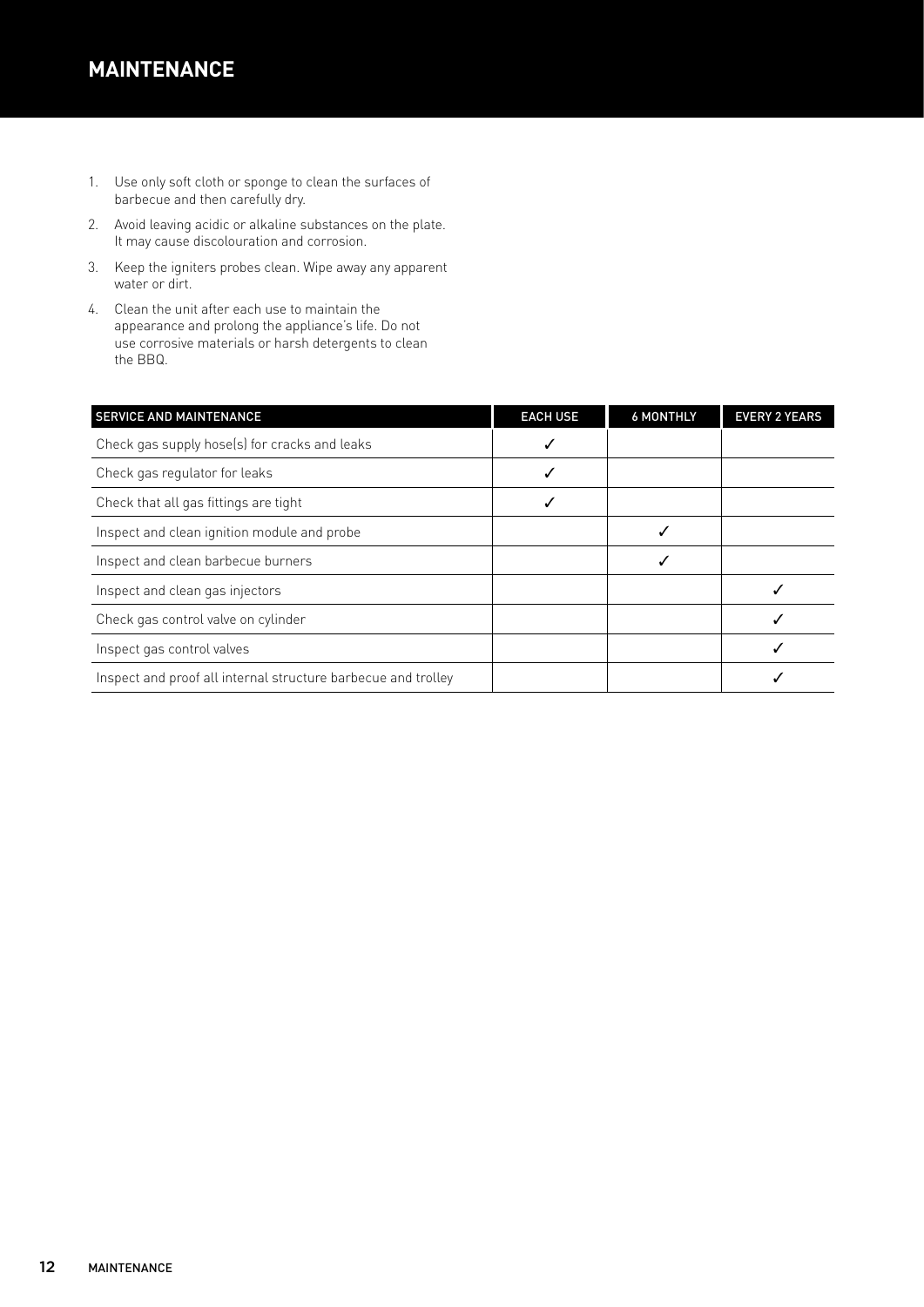### **TROUBLESHOOTING**



| CONDITION                                                             | POSSIBLE CAUSE                              | SOLUTION                                                                                                                               |
|-----------------------------------------------------------------------|---------------------------------------------|----------------------------------------------------------------------------------------------------------------------------------------|
| Flame goes out while in use                                           | Empty gas cylinder                          | Replace cylinder                                                                                                                       |
|                                                                       | Air mixed in hoses                          | Re-ignite and allow operating for<br>a short while, till clears out                                                                    |
|                                                                       | Blockage                                    | Seek professional assistance                                                                                                           |
| Ignition failure                                                      | Gas cylinder valve close                    | Turn off knob button, then open the<br>cylinder valve                                                                                  |
|                                                                       | Air mixed in the hoses                      | Re-ignite and allow operating for a<br>short while, till clears out.                                                                   |
|                                                                       | Rubber hose wrapped, deformed or<br>pinched | Release hose, ensure not damaged or<br>leaking                                                                                         |
|                                                                       | Spark escaping                              | Ensure the spark probe is in place, not<br>deformed, clean.                                                                            |
|                                                                       | No spark                                    | Replace igniter battery Check ignition<br>probe.                                                                                       |
| Foul smell of gas                                                     | Damage to hose                              | Turn cylinder valve off, replace hose.                                                                                                 |
|                                                                       | Leakage                                     | Leak-test, and tighten where required.<br>If leakage can't be rectified, cease<br>using appliance, and seek professional<br>assistance |
|                                                                       | Burner went off                             | Shut off valves, wait for 5 minutes and<br>reignite                                                                                    |
|                                                                       | Incorrect combustion                        | Seek professional assistance                                                                                                           |
| Flame appears to separate off the<br>burner or flame burns with noise | Blockage of burner pots                     | Clean the burner thoroughly. If<br>problem persists, Seek professional<br>assistance                                                   |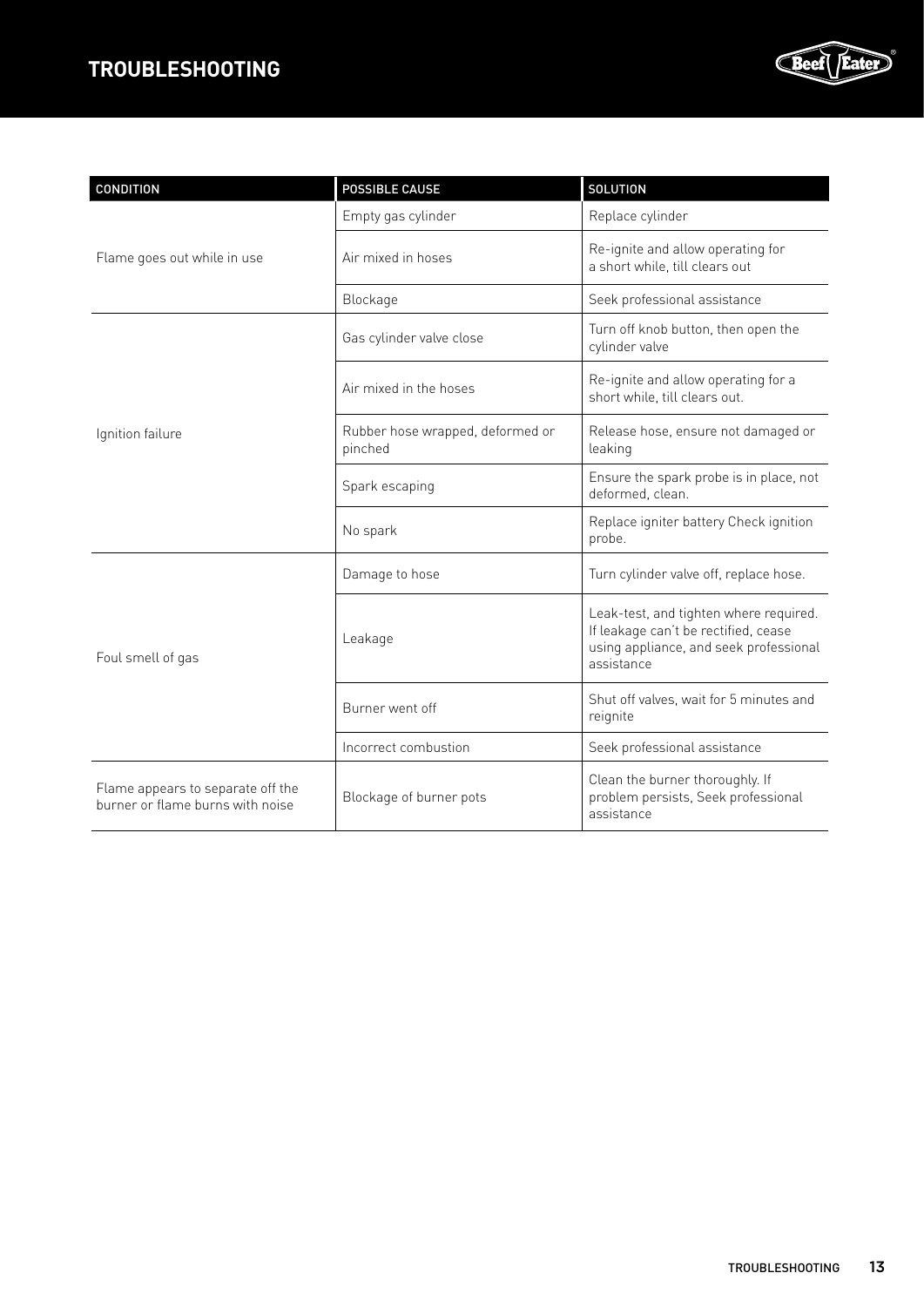| $\overline{\phantom{0}}$ |
|--------------------------|
|                          |
|                          |
| $\overline{\phantom{0}}$ |
|                          |
|                          |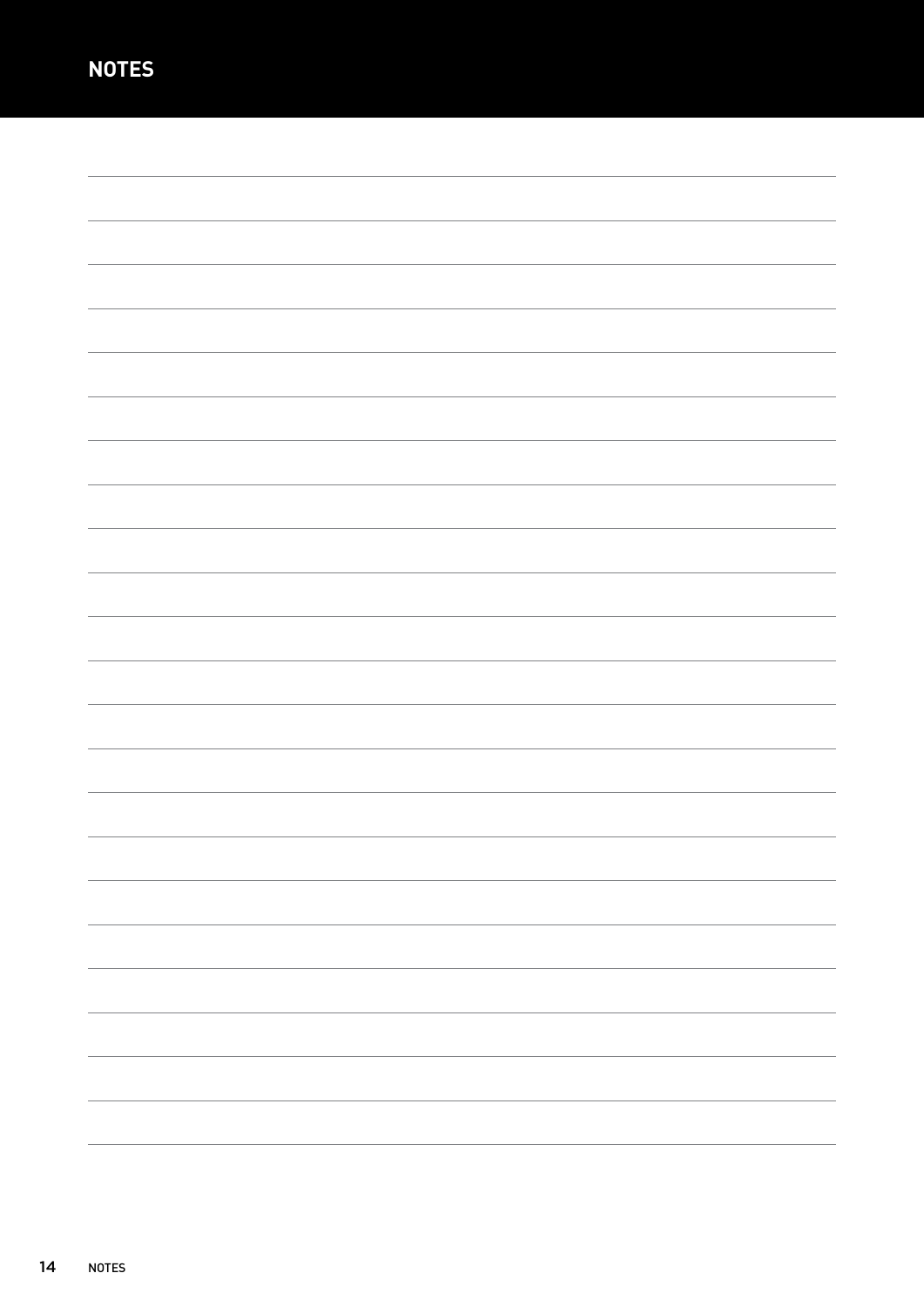

FOR SALES IN AUSTRALIA AND NEW ZEALAND APPLIANCE: BEEFEATER DISCOVERY BARBECUE

**This document sets out the terms and conditions of the product warranties for Electrolux Appliances. It is an important document. Please keep it with your proof of purchase documents in a safe place for future reference should there be a manufacturing defect in your Appliance. This warranty is in addition to other rights you may have under the Australian Consumer Law.**

- 1. In this warranty:
	- (a) 'acceptable quality' as referred to in clause 10 of this warranty has the same meaning referred to in the ACL;
	- (b) 'ACL' means Schedule 2 to the Competition and Consumer Act 2010;
	- (c) 'Appliance' means any Electrolux product purchased by you and accompanied by this document;
	- (d) 'ASC' means Electrolux's authorised service centres;
	- (e) 'Electrolux' means Electrolux Home Products Pty Ltd of 163 O'Riordan Street, Mascot, NSW 2020, ABN 51 004 762 341 in respect of Appliances purchased in Australia and Electrolux (NZ) Limited (collectively 'Electrolux') of 3-5 Niall Burgess Road, Mount Wellington, in respect of Appliances purchased in New Zealand;
	- (f) 'major failure' as referred to in clause 10 of this warranty has the same meaning referred to in the ACL;
	- "Warranty Period' means the period of 12 months following the date of original purchase of the Appliance in Australia or New Zealand and in the case of the burner box, an additional 4 years.
- 2. This warranty only applies to Appliances, purchased and used in Australia or New Zealand in normal domestic applications and is in addition to (and does not exclude, restrict, or modify in any way) any non-excludable statutory guarantees in Australia and New Zealand.
- 3. During the Warranty Period Electrolux or its ASC will, at no extra charge if your Appliance is readily accessible for service, without special equipment and subject to these terms and conditions, repair or replace any parts which it considers to be defective. Electrolux or its ASC may use remanufactured parts to repair your Appliance. You agree that any replaced Appliances or parts become the property of Electrolux. This warranty does not apply to light globes, batteries, filters or similar perishable parts.
- 4. Parts and Appliances not supplied by Electrolux are not covered by this warranty.
- 5. To the extent permitted by law, you will bear the cost of transportation, travel and delivery of the Appliance to and from Electrolux or its ASC. If you reside outside of the service area, you will bear the cost of:
	- (a) travel of an authorised representative;
	- (b) transportation and delivery of the Appliance to and from Electrolux or its ASC, In all instances, unless the Appliance is transported by Electrolux or an Electrolux authorised representative, the Appliance is transported at the owner's cost and risk while in transit to and from Electrolux or its ASC.
- 6. Proof of purchase is required before you can make a claim under this warranty.
- 7. You may not make a claim under this warranty unless the defect claimed is due to faulty or defective parts or workmanship. Electrolux is not liable in the following situations (which are not exhaustive):
	- (a) the Appliance is damaged by:
		- (i) accident
		- (ii) misuse or abuse, including failure to properly maintain or service
		- (iii) normal wear and tear
		- (iv) power surges, electrical storm damage or incorrect power supply
		- (v) incomplete or improper installation
		- (vi) incorrect, improper or inappropriate operation
		- (vii) insect or vermin infestation
		- (viii) failure to comply with any additional instructions supplied with the Appliance;
	- (b) the Appliance is modified without authority from Electrolux in writing;
	- (c) the Appliance's serial number or warranty seal has been removed or defaced;
	- (d) the Appliance was serviced or repaired by anyone other than Electrolux, an authorised repairer or ASC.
- 8. This warranty, the contract to which it relates and the relationship between you and Electrolux are governed by the law applicable where the Appliance was purchased. Where the Appliance was purchased in New Zealand for commercial purposes the Consumer Guarantee Act does not apply.
- 9. To the extent permitted by law and subject to your non-excludable statutory rights and guarantees, Electrolux excludes all warranties and liabilities (other than as contained in this document) including liability for any loss or damage whether direct or indirect arising from your purchase, use or non-use of the Appliance.
- 10. For Appliances and services provided by Electrolux in Australia, the Appliances come with guarantees by Electrolux that cannot be excluded under the ACL. You are entitled to a replacement or refund for a major failure and for compensation for any other reasonably foreseeable loss or damage. You are also entitled to have the Appliance repaired or replaced if the Appliance fails to be of acceptable quality and the failure does not amount to a major failure. The benefits to you given by this warranty are in addition to your other rights and remedies under a law in relation to the Appliances or services to which the warranty relates.
- 11. For Appliances and services provided by Electrolux in New Zealand, the Appliances come with a guarantee by Electrolux pursuant to the provisions of the Consumer Guarantees Act, the Sale of Goods Act and the Fair Trading Act.
- 12. To enquire about claiming under this warranty, please follow these steps: (a) carefully check the operating instructions, user manual and the terms of this warranty;
	- (b) have the model and serial number of the Appliance available;
	- (c) have the proof of purchase (e.g. an invoice) available;
	- (d) telephone the numbers shown below.
- 13. You accept that if you make a warranty claim, Electrolux and its ASC may exchange information in relation to you to enable Electrolux to meet its obligations under this warranty.

| <b>Important Notice</b><br>Before calling for service, please ensure that the steps listed in clause 12 above have been followed.                                              |                                                                           |                                                                                                                                                                                        |
|--------------------------------------------------------------------------------------------------------------------------------------------------------------------------------|---------------------------------------------------------------------------|----------------------------------------------------------------------------------------------------------------------------------------------------------------------------------------|
| <b>FOR SERVICE</b><br>or to find the address of your nearest<br>state service centre in Australia<br>PLEASE CALL 1800 356 660<br>For the cost of a local call (Australia only) | <b>SERVICE AUSTRALIA</b><br>ELECTROLUX HOME PRODUCTS<br>beefeaterbbg.com  | <b>FOR SPARE PARTS</b><br>or to find the address of your nearest<br>state spare parts centre in Australia<br>PLEASE CALL 1300 666 019<br>For the cost of a local call (Australia only) |
| <b>FOR SERVICE</b><br>or to find the address of your nearest<br>authorised service centre in New Zealand<br>FREE CALL 0800 10 66 10<br>(New Zealand only)                      | <b>SERVICE NEW ZEALAND</b><br>ELECTROLUX (NZ) Limited<br>beefeaterbbg.com | <b>FOR SPARE PARTS</b><br>or to find the address of your nearest<br>state spare parts centre in New Zealand<br>FREE CALL 0800 10 66 20<br>(New Zealand only)                           |